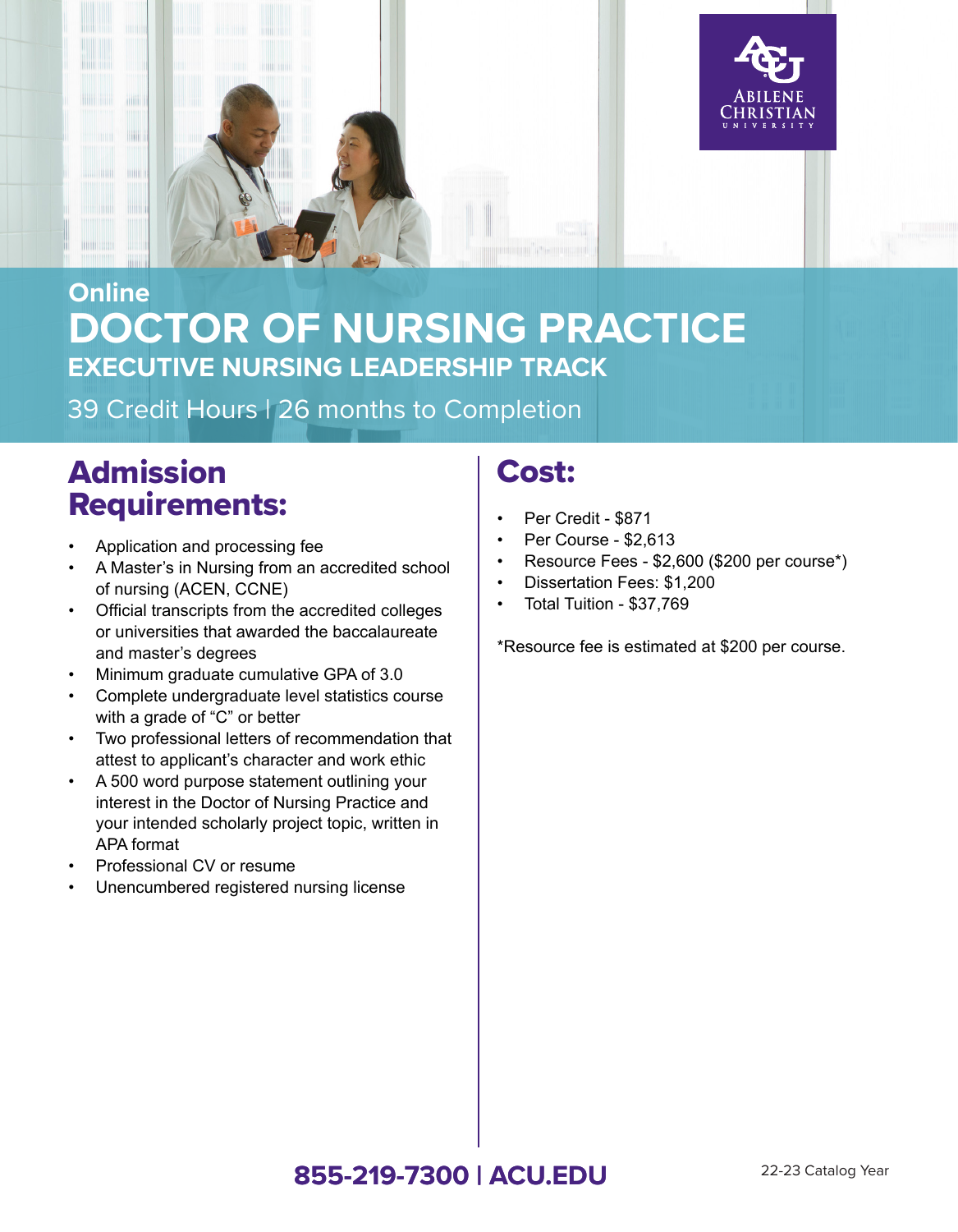### **DOCTOR OF NURSING PRACTICE EXECUTIVE NURSING LEADERSHIP TRACK**

## Core Curriculum:

#### **NURS 701: The DNP Role**

This course analyzes the roles and responsibilities of DNPs and the competencies required for practitioner, leader, advocate, collaborator, and clinical scholar. Students will apply theoretical/ conceptual frameworks that support implementation of the DNP role in a variety of health care delivery settings and evaluate their effectiveness.

#### **NURS 703: Informatics to Improve Patient Outcomes**

Students explore information technology and patient care technologies to improve patient outcomes in a variety of settings. Students focus on designing databases for clinical projects and collecting and analyzing appropriate and accurate data in order to predict and analyze outcomes of care. Further, students use this analysis to identify gaps in evidence for practice and thus, improve patient care delivery.

#### **NURS 705: Applied Statistics and Research in Nursing**

This course explores research designs, improvement science, and statistical analysis to analyze evidence based practice literature and protocols to improve healthcare delivery. As part of the course of study, students develop the need for a DNP scholarship project though a comprehensive literature review of an identified health care problem.

#### **NURS 712: Epidemiology & Population Health**

This course integrates concepts from Epidemiology and Population Health in order to improve aggregate and selected population health. The role of the DNP in improving population health through collaboration with groups, organizations, and networks and the use of epidemiological applications and technology are emphasized.

#### **NURS 721: Healthcare Policy and Clinical Practice**

This course reviews healthcare policies that frame health care financing, practice regulation, access, safety, quality, and efficacy, in order to address issues of social justice and equity in health care. DNP students learn to be "influencers" of policy by integrating their knowledge of practice into the



analysis of policy development process and engage in politically competent action.

#### **NURS 731: Organizational and System Leadership**

This course presents principles of practice management, including fiscal and organizational implications, to balances productivity with quality care. Assessment of the impact of practice policies and procedures in meeting the needs of patients in primary care will be considered. Improvement science, quality improvement and risk appraisal strategies, based on ethical principles and professional standards that are used to create and sustain changes at the organizational and policies level will be explored. In addition, the role of inter-professional collaboration in maintaining safety, quality and efficiency will be considered.

## Track Curriculum:

#### **NURS 716: Healthcare Finance and Clinical Practice**

This course explores the impact of health care finance and related policies on the development, implementation, and evaluation of advanced practice. Students apply principles of business, finance and economics to insure quality, cost-effective care.

#### **NURS 727: Population Health & Chronic Disease Management**

This course provides an in-depth analysis of selected chronic care conditions treated in primary care, including assessment, diagnosis, treatment, evaluation and patient education. Legal, ethical, psychosocial, and cultural implications and the role of a DNP will be considered.

### **855-219-7300 | ACU.EDU** 22-23 Catalog Year